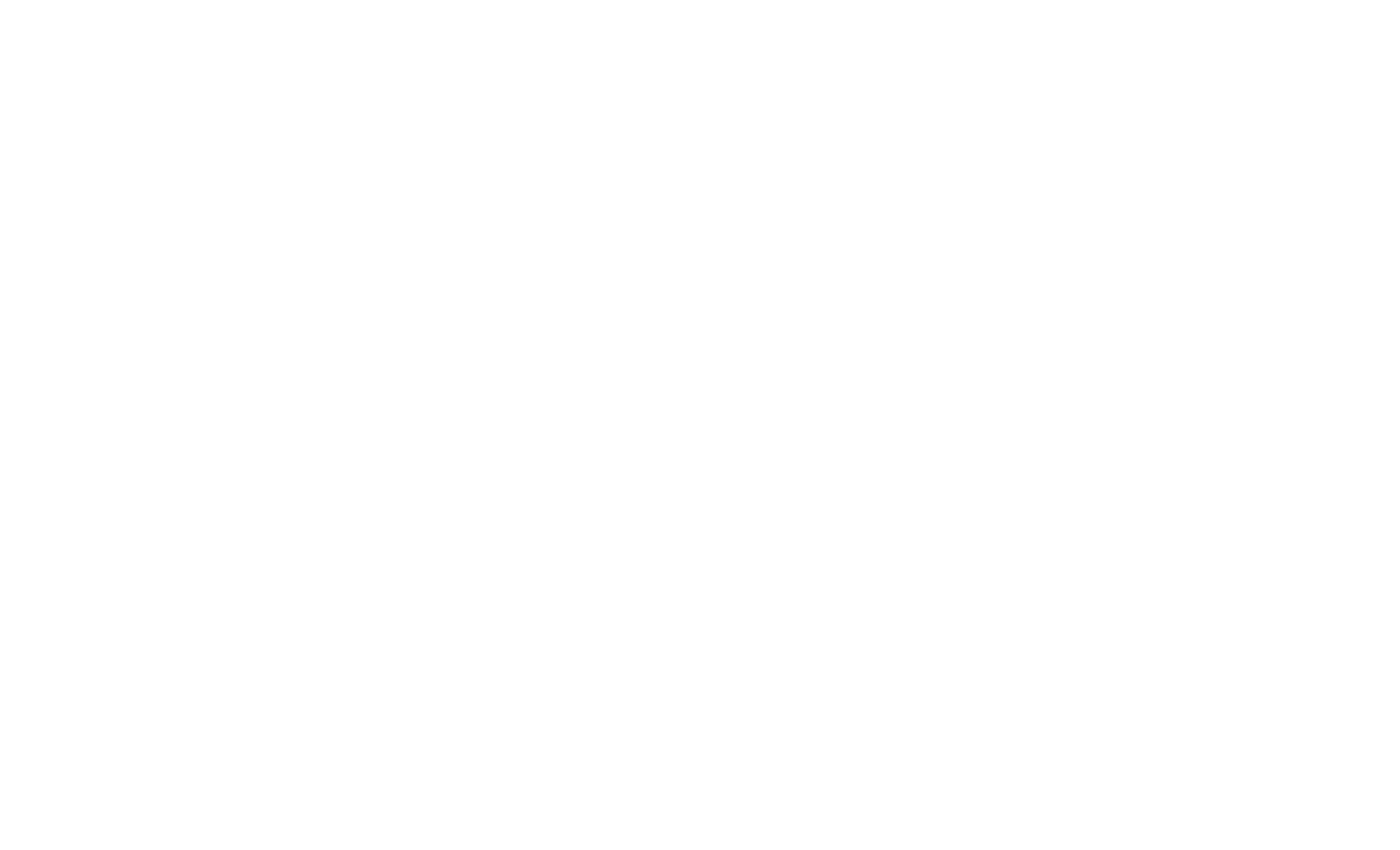## **NOTAS SOBRE LOS SISTEMAS ELÉCTRICOS DE UN VEHÍCULO**

La mayoría de los sistemas eléctricos internos de CC están diseñados para producir hasta 180 vatios (12 voltios a 15 amperios) de corriente a través del receptáculo del encendedor de enchufe de energía del vehículorillos aunque algunos vehículos pueden tener menores valores nominales. Compruebe el manual del propietario del vehículo para determinar la máxima potencia disponible para su vehículo. Estos receptáculos están protegidos normalmente por un fusible de 15 amperios que impide daños en las conexiones del vehículo si el receptáculo está sobrecargado. En algunos casos, la conexión de un producto de CA que consume hasta 200 vatios del inversor, podría hacer que se fundiera el fusible del vehículo. Tal vez sea posible instalar un fusible de 20 amperios en el vehículo para permitir la operación de productos con unos requisitos de carga máxima mayores (no deben excederse nunca más de 200 vatios). Consulte el manual de operación del vehículo o llame al fabricante del vehículo antes de usar un fusible con valores nominales distintos. No se olvide de volver a instalar el fusible original cuando no use el inversor para no exceder de forma inadvertida la corriente nominal normal para el sistema eléctrico de CC del vehículo.

**EN NINGUNA CIRCUNSTANCIA DEBE ORIGINAL POWER, INC. ASUMIR NINGUNA RESPONSABILIDAD COMO CONSECUENCIA DE LAS MODIFICACIONES HECHAS EN EL SISTEMA DE CORRIENTE INTERNO, FUSIBLES O BLOQUE DE FUSIBLES DE SU VEHÍCULO.**

## **RECEPTÁCULO PASANTE DE 12 VOLTIOS**

El inversor está equipado con un receptáculo pasante de 12 voltios para proporcionar un lugar conveniente de enchufe en otros cordones de automóviles de poca corriente de 12 voltios como cargadores de teléfonos celulares. El receptáculo pasante suministra un máximo de 5 amperios de corriente a un dispositivo conectado. Si el dispositivo conectado consume más de 5 amperios de corriente, el receptáculo de 12 voltios se apagará y se iluminará de color rojo el LED junto al receptáculo. Si ocurre esto, desenchufe el dispositivo que esté sobrecargando el receptáculo, y la operación normal del receptáculo se producirá después de un período breve. La sobrecarga de este receptáculo pasante cuando haya una carga grande conectada a las tomas de CA posiblemente podría hacer que el fusible del receptáculo del vehículo se fundiera dependiendo del valor nominal del fusible del vehículo.

## **GARANTÍA LIMITADA DE UN AÑO**

Original Power, Inc. garantiza al comprador original que este producto carece de defectos de materiales y fabricación durante un año después de la fecha original de la compra por parte del consumidor. Esta garantía no incluye daños causados por accidente o uso indebido. Se requiere una prueba de compra para validar si se ha hecho una reclamación.

## **ORIGINAL POWER, INC. NO SERÁ RESPONSABLE EN NINGÚN CASO POR DAÑOS EMERGENTES O CONCOMITANTES**

Algunos estados no permiten la exclusión ni la limitación de daños emergentes ni concomitantes, de modo que es posible que la exclusión anterior no se aplique a su caso. Esta garantía no le da derechos legales específicos, y también puede tener otros derechos que varían de un estado a otro.

Si Original Power, Inc., a discreción propia, determina que el producto es defectuoso en el período de garantía, lo repararemos o reemplazaremos a opción propia.

> Original Power, Inc. Duluth, GA 30096 USA



PowerLine® es una marca comercial registrada de Original Power, Inc.

# **POWERLINE® 150 WATT CONTINUOUS 200 WATT PEAK DC TO AC INVERTER WITH USB PORTS (90355,90359)**

**CAUTION:** READ AND UNDERSTAND ALL INSTRUCTIONS BEFORE ATTEMPTING TO USE THIS PRODUCT. FAILURE TO READ AND FOLLOW INSTRUCTIONS MAY RESULT IN DAMAGE TO CONNECTED EQUIPMENT OR YOUR VEHICLE WHICH IS THE USER'S RESPONSIBILITY.

This inverter is compliant with RoHS standards for the reduction of hazardous substances.

#### **CAUTION:** ELECTRICALLY OPERATED PRODUCT

Not recommended for use by children. As with all electrical products, precautions should be observed during handling and use to prevent electrical shock.

**CAUTION:** Surface of inverter may be hot during normal operation. Use caution when handling. Do not set the inverter on or near objects that may be affected by elevated heat levels. This inverter contains a fan which is essential for proper cooling. Do not block any of the vents on the outside of the inverter enclosure.

The cooling fan in this inverter only runs when necessary to keep the inverter at the proper operating temperature. It is normal to hear the fan start and stop during operation.

All inverters generate a certain level of "electrical noise" while operating. Sometimes this can be heard while listening to radio programs. If you experience this, try moving the inverter further from your vehicle's radio

This PowerLine® inverter is designed to convert 12 Volt DC power from any vehicle power socket to 120 Volt, 60 Hz AC power. This unit will deliver 150 Watts of continuous AC power and up to 200 Watts of peak AC power for up to 4 minutes. Peak power loads occur when first starting some AC products and typically last shorter than one second. The inverter will automatically shut down if the maximum continuous or peak wattage ratings are exceeded.

This inverter features two 120 Volt AC sockets for your convenience. The combined power rating of both power sockets is 150 Watts continuous.

Do not attempt to use this inverter for any product, or combination of products, that is rated at more than 150 watts continuous use. Peak power loads will vary depending upon the type of AC product and are not typically shown on the rating label. However, peak loads can sometimes be as much as 5 times the rated continuous load. The wattage rating for your AC product should be shown on a rating label or in the instruction manual for the product.

## **USING THE INVERTER**

This inverter may be operated with the vehicle running or turned off. It is equipped with a special circuit that shuts the inverter off when the vehicle's battery voltage gets low or is too high. However, operating the inverter with the vehicle turned off will drain the battery and could prevent the vehicle from starting.

Insert the vehicle power plug of the inverter into a standard 12 Volt DC vehicle power socket or power accessory socket. This inverter is equipped with a vehicle power plug that will adapt to varying sizes of vehicle power sockets. If you find that the plug is too loose in the socket, remove the plug from the socket, move the slide switch on the side of the plug towards the tip, and then reinsert the plug into the socket. If you find that the plug is too tight in the socket, remove the plug from the socket, move the slide switch on the side of the plug away from the tip, and then reinsert the plug into the socket.

When the inverter first turns on, both the red and green lights will illuminate to indicate that the inverter is working properly. After a short period of time, the red light will go out and the green light will remain lit showing that the unit is operating.

Plug your AC product into the inverter and operate as normal.

INSTRUCTIONS FOR USING THE USB POWER PORTS- Insert the vehicle power plug of the inverter into a standard 12 Volt DC vehicle power socket or power accessory socket. Insert an appropriate USB charging cable (not included) for the device you are trying to power into the USB power port on the front of the inverter. The USB power ports will provide 5 Volts DC at a maximum of 2100 mA of combined current to your USB powered device. The USB port labeled "1 Amp" will provide power for charging various USB chargeable devices such as iPod, iPhone, smartphones, Android, etc. iPads and other larger USB devices should be plugged into the USB port labeled "Turbo". Do not exceed a total of 2100 mA of current on both ports combined or charging may be slowed or stopped temporarily until the load is decreased. You may use the USB power port and the 120 VAC output from the inverter at the same time.

## **OPERATING CONDITIONS AND INDICATOR LIGHTS**

NORMAL OPERATION - The green light will illuminate green.

OUTPUT OVERLOAD - The main LED will illuminte red indicating that the output wattage of the inverter has been exceeded. The 120 Volt AC sockets will turn off and the AC output will no longer function. To correct this, disconnect the AC product that is causing the overload. The inverter should return to normal operation when the excess load is removed. If it does not, unplug the inverter and then plug it in again.

LOW BATTERY VOLTAGE - The main LED will illuminate red indicating that the battery voltage in the vehicle is too low to continue operation of the inverter. The 120 Volt AC sockets will turn off and the AC output will no longer function. This feature is intended to prevent the vehicle's battery from discharging so far that it will no longer start the vehicle. However, all vehicles are different and some may not start if the battery is drained too low. If the low battery voltage indictaion illuminates, the vehicle should be started immediately to re-charge the vehicle's battery. The inverter should return to normal operation once the vehicle's battery voltage reaches an acceptable level. If it does not, turn the inverter off and then back on again.

HIGH BATTERY VOLTAGE - In rare instances a fault in the vehicle's electrical system may cause the battery voltage to be too high. In this case, the